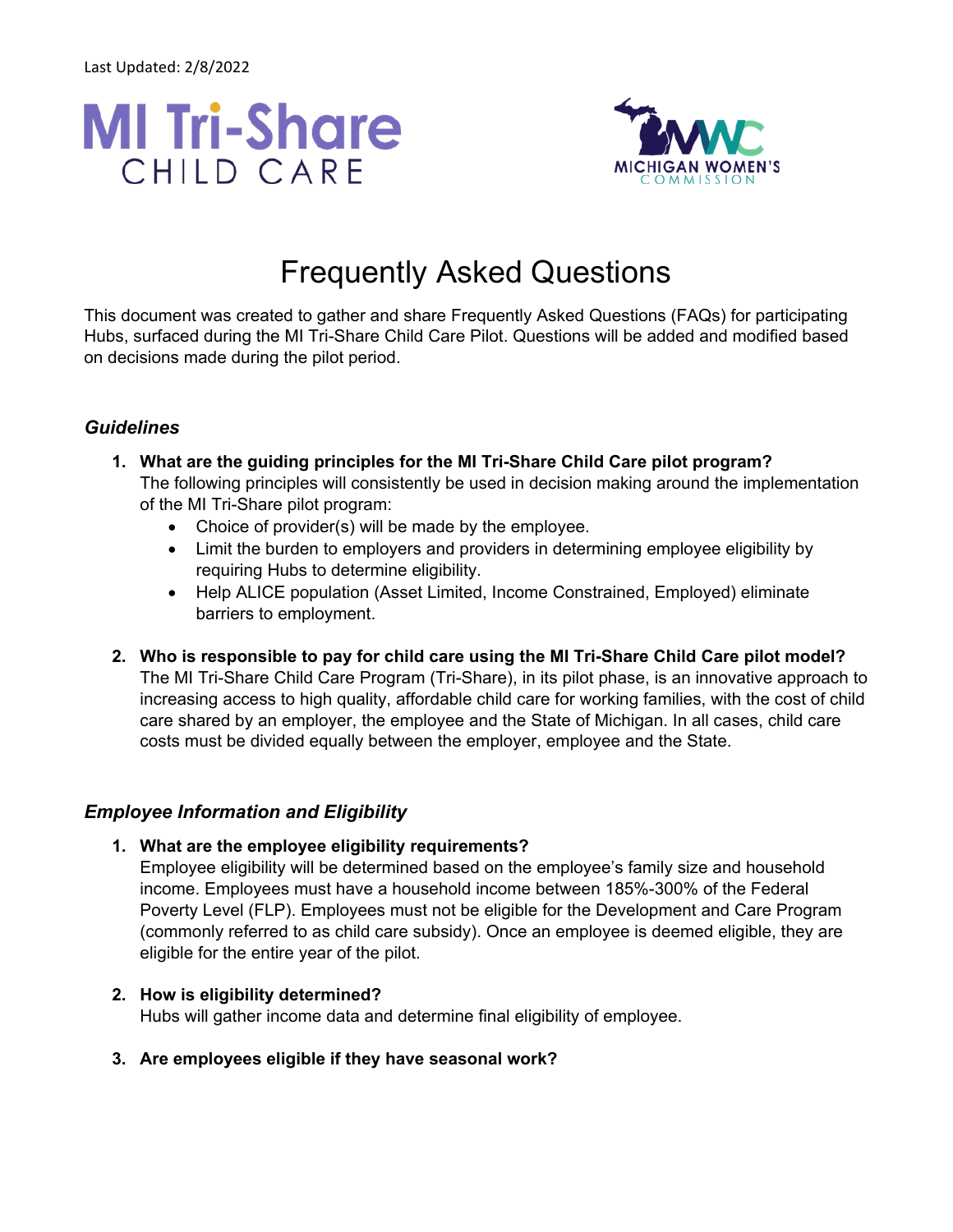## **MI Tri-Share** CHILD CARE



Seasonal income is considered contractual income if it is income meant to cover the other six months when not working. In this instance, you would take the income for six months and determine monthly income based on the year.

- **4. What is the process for determining which employees are eligible for child care slots?** Employers have flexibility in deciding which family will receive a child care slot. Possible ways to make this determination include:
	- First come, first serve process
	- Employee lottery/random selection
	- Employee needs (i.e., closest to 185% FPL)
	- Each family receives one child care slot/Family receives multiple child care slots

#### **5. How many child care slots are employees eligible for?**

Employers have flexibility in deciding how many child care slots should be offered to participating employees and their families. Possible ways to make this determination include:

- Each participating family receives one slots
- Participating families receive multiple slots based on how many children need care
- Participating families receive one or multiple slots based on greatest need
- **6. Can child care providers and employees outside the designated regions participate in the Tri-Share program?**

Eligible employees may reside outside the designated region of the Hub.

#### **7. Do employees choose their own child care provider?**

Employees are encouraged to select a *licensed* child care provider that meets their needs, this includes an existing child care provider (so long as they are currently licensed). Employees may utilize before and after care for schoolagers, summer care for schoolagers, and part-time and full-time child care for their children.

**8. Can children be placed at multiple child care providers, if the employer has more than one child care spot given to their family?**

Families do not have to have the same provider for all children to participate in the Tri-Share program. Family choice of care is a guiding principle in this pilot.

**9. Are there additional responsibilities of the employees enrolled in the Tri-Share program?** Eligible employees must complete a survey providing information around their children and child care. The information gathered through this survey will be used in informing future policies